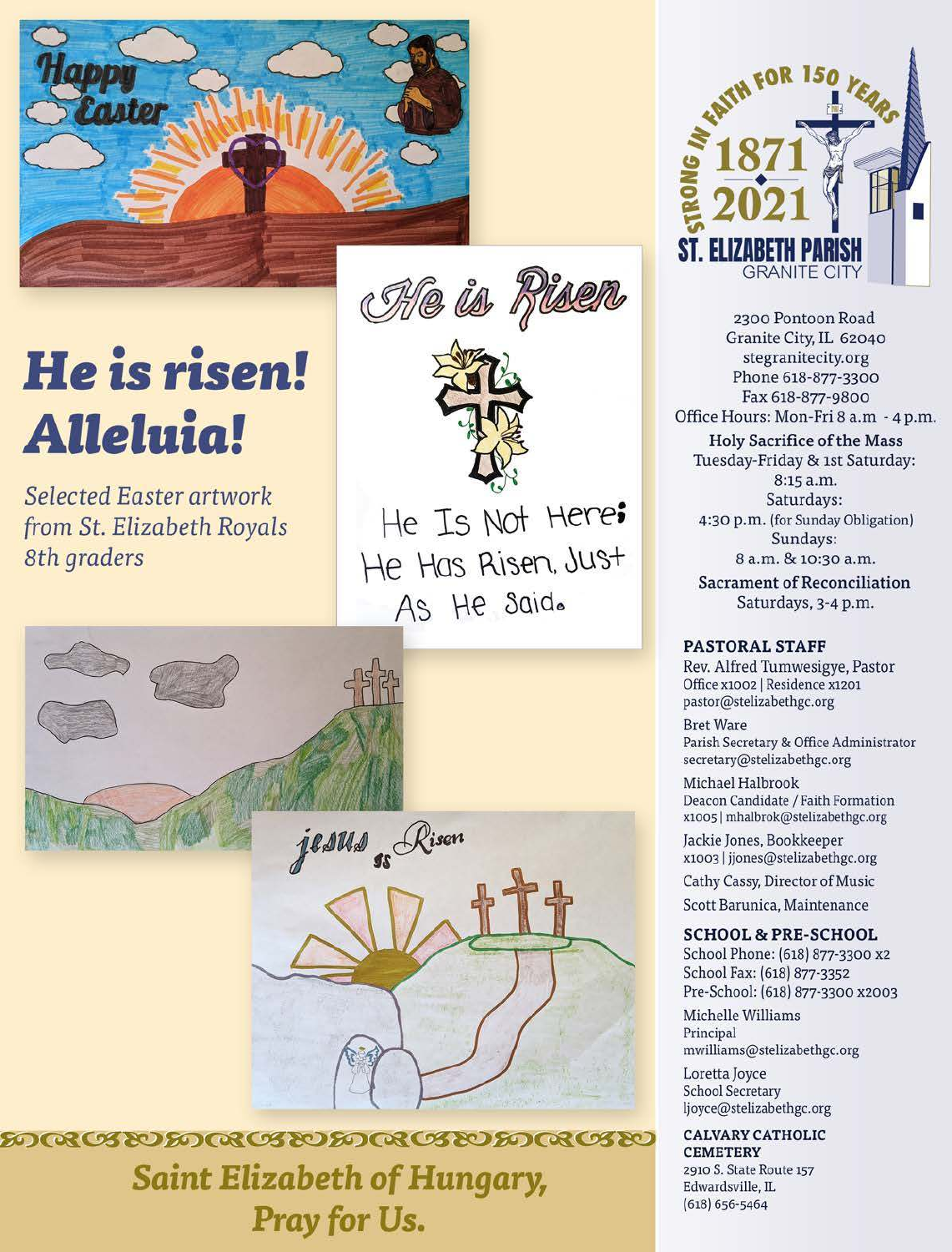# WELCOME TO ST. ELIZABETH

*We Invite You to Join Us Often!* 

*May is dedicated to the Blessed Virgin Mary* 

**May 2, 2021 Fifth Sunday of Easter (St. Joseph the Worker)** 

### **Pope Francis' Prayer Intention for May:**

Let us pray that those in charge of finance will work with governments to regulate the financial sphere and protect citizens from its dangers.

### Parish Directory

**PHONE: (618) 877-3300 Mass & Confession Times: 1 Parish Office 2 Grade School 3** 

*See bulletin cover for additional info. After selecting Office or School there are additional menus.*

# Organizational Leadership

| <b>Finance Council</b>      | <b>Charlotte Charbonnier</b> |
|-----------------------------|------------------------------|
| <b>School Board</b>         | <b>Denise Stout</b>          |
| Parent/Teacher Org.         | <b>Michele Stabinsky</b>     |
| <b>Ladies Sodality</b>      | <b>Pam Ames</b>              |
| <b>Holy Name Men's Club</b> | <b>Rob Hutson</b>            |
| <b>Men at Prayer</b>        | <b>Tom Cholevik</b>          |
| <b>Funeral Dinners</b>      | <b>Pam Ames</b>              |
| <b>Athletic Director</b>    | <b>Dustin Brewer</b>         |
| <b>Maintenance Team</b>     | <b>Bud Charbonnier</b>       |

Exposition of the Holy Eucharist with Vespers (Evening Prayer) & Benediction Join us for Exposition and Adoration with Benediction and Vespers, 7:00-8:00 p.m. every Sunday. Come and spend an hour with the Lord to end your weekend and start your week.

# Liturgical Schedule

| Monday, May 3 No Mass                |                                                       |  |  |
|--------------------------------------|-------------------------------------------------------|--|--|
|                                      | Tuesday, May 4 (Easter Weekday)                       |  |  |
|                                      | <b>8:15 a.m.</b> Communion Service                    |  |  |
|                                      | Wednesday, May 5 (Easter Weekday)                     |  |  |
|                                      | <b>8:15 a.m.</b> Communion Service                    |  |  |
| Thursday, May 6 (Easter Weekday)     |                                                       |  |  |
|                                      | <b>8:15 a.m.</b> Jeffrey Carroll by Michelle Carroll  |  |  |
| Friday, May 7 (Easter Weekday)       |                                                       |  |  |
|                                      | <b>8:15 a.m.</b> Intentions of First Friday Memorials |  |  |
| Saturday, May 8 (Easter Weekday)     |                                                       |  |  |
| $4:30$ p.m.                          | Joseph Czwornog by Anna Czwornog                      |  |  |
| Sunday, May 9 (6th Sunday of Easter) |                                                       |  |  |
| 8:00 a.m.                            | <b>Blanche Pritchard by Alice Newton</b>              |  |  |
|                                      | $(8:00 a.m. Mass will be live streamlined)$           |  |  |
| $10:30$ a.m.                         | Members of St. Elizabeth Parish                       |  |  |
|                                      |                                                       |  |  |

Altar Servers, Lectors, and Extraordinary Ministers, check your MSP app or email, or call the Parish Office to confirm your assignments. More information at stegranitecity.org/schedule.

### **Eucharistic Adoration**

**Thursdays 9:00 a.m. – 9:00 p.m. and Sundays 7:00-8:00 p.m. (with Vespers)** 

**We are looking for more Thursday Adorers! Spend an hour a week with our Lord. Sign up at https://adorationpro.org/elizabethil** 

# **Sunday's Mass Readings**

Gn 1:26–2:3 Psalm 90:2,12-13,14 and 16 Col 3:14-15, 17, 23-24 Mt 13:54-58

### **Giving of Yourself to Raise Others Up.**

Joseph "the Worker" loved Jesus as a father loves his son and showed that love by giving him the best he had. He raised him as a craftsman, transmitting his own professional skill to him and raising work to a renewed dignity in the order of creation. He was happy to deny himself to provide better for his son. With Joseph, the Christian engaged in their work learns to deeply belong to God, and to fully take on one's place among others, sanctifying the world through our work.

*"St. Joseph was a just man, a tireless worker, the upright guardian of those entrusted to his care. May he always guard, protect, and enlighten families." - St. Pope John Paul II* 

- What are the unique talents God has given me to share with others?
- Who in my life needs something of what I can offer from what God has given to me?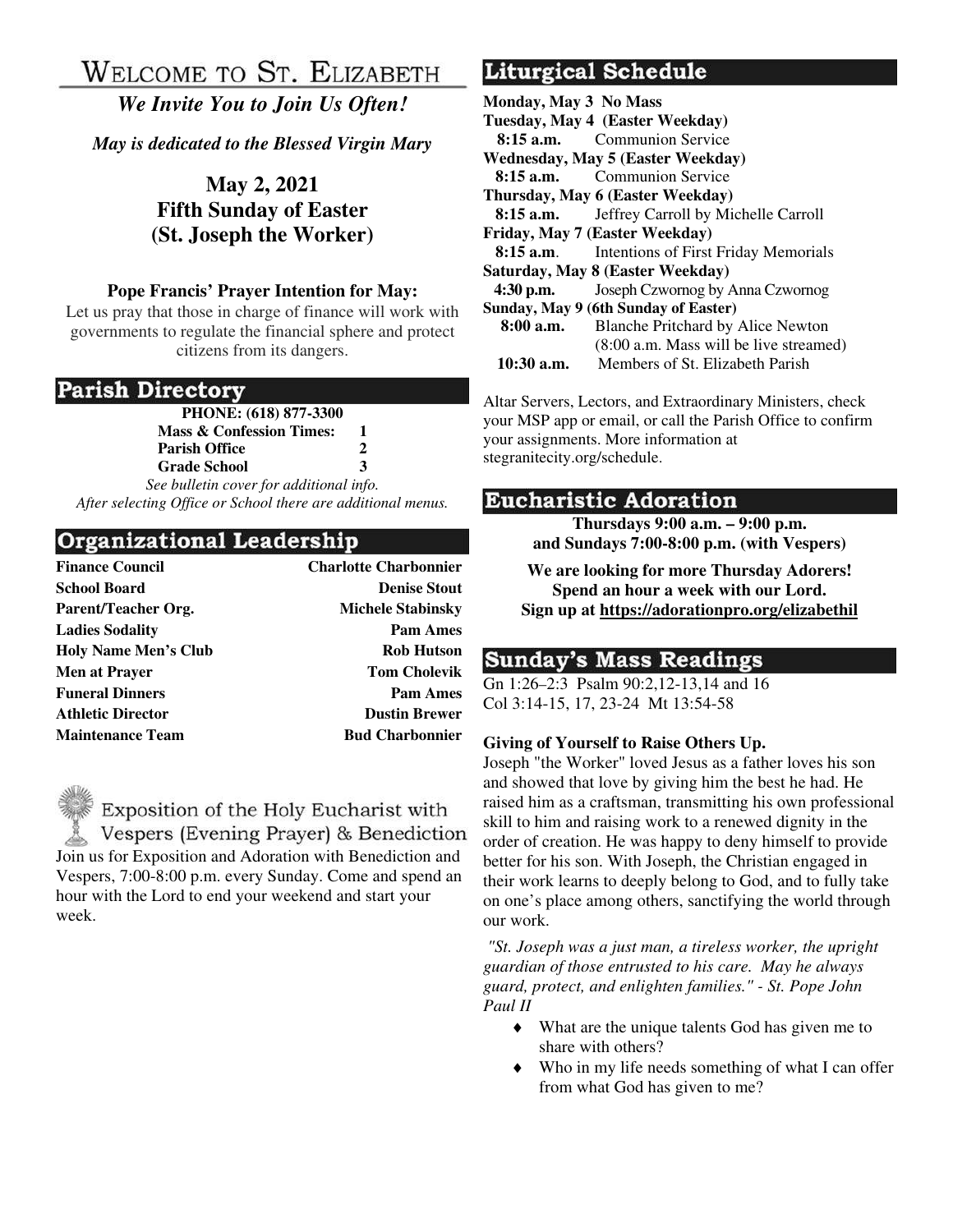# From our Pastor's Desk

### **Father Alfred Tumwesigye**

 Praised be Jesus Christ! Grace and peace to you. In the year 1955, Pope Pius XII put May 1 on the Church's calendar to honor St. Joseph the Worker. Last year on December 8, 2020, with the Apostolic Letter "Patris corde" ("With a Father's Heart"), Pope Francis proclaimed a "Year of Saint Joseph" to mark the 150th anniversary of the declaration of Saint Joseph as Patron of the Universal Church.

This year since the optional memorial of Saint Joseph the Worker, May 1 falls on Saturday, in order to help foster devotion to Saint Joseph, our Bishop the Most Reverend Thomas John Paprocki, Bishop of Springfield in Illinois, 'considering the pastoral advantage of the faithful and out of a desire to foster devotion to the Protector of the Church' has granted us permission for use of the liturgical texts of memorial of Saint Joseph the Worker (Genesis 1:26-2:3; Colossians 3:14-15, 17, 23-24; Matthew 13:54-58).

In the Gospel reading, Jesus came to his native place, and his own townsfolk remark to one another; "isn't he the son of a humble carpenter from our own town, the man who works in his father's shop? *Is he not the carpenter's son?"* (Matthew 13:54- 55). Who is this Carpenter? Joseph the foster and earthly Father of Jesus! He who earned an honest living and provided for his family from sweat and hard labor.

This is also exciting, from a small village Jesus – the manual worker with St. Joseph, speaks the word to the people in the synagogue that indicate a special connection with God.

We hear that everyone in the synagogue at Nazareth was astonished by Jesus, as heard from Isaiah: *"Today this scripture is fulfilled in your hearing."* His authority is much more than a carpenter's son! For he applies the words of the prophet, *"the Spirit of the Lord is upon me,"* to himself and to his own mission. This is the mission to *"pray and work" (ora et labora)* as St. Benedict would encourage his Monks to always stay facing the Lord in an attitude of prayer throughout the course of their day-to-day work.

As we Celebrate the Feast Day of St. Joseph, we pray for the men and women who toil day in and day out. We will be blessing the tools we use for work; may it be a symbol of renewed desire to appreciate the dignity of work, of which Saint Joseph is an exemplary patron. As Pope Francis mentioned, St. Joseph teaches us "the value, the dignity and the joy of what it means to eat bread that is the fruit of one's own labor."

When Pope Pius XII made the First Day of May dedicated to St. Joseph the Worker, he expressed hope that it would bring dignity, justice and spiritual dimension to working people, labor unions, laws etc. *"At the workbench where he plied his trade together with Jesus, Joseph brought human work close to the mystery of the redemption"* (St. Pope John Paul II: Guardian of the Redeemer, no 22).

As we honor St. Joseph the Worker, may he intercede for us to value work, while participating in the work of salvation. This is an opportunity to hasten the coming of the Kingdom, to develop our talents and abilities, and to put them at the service of society and fraternal communion.

St. Joseph the Worker, pray for us! Fr. Alfred Tumwesigye

### In Memoriam

**THE 14 DAY CANDLE** will be burning in memory of **Jeffrey Carroll.** 

**FIRST FRIDAY MEMORIALS** – It is NOT too late to sign up or renew your First Friday Memorial Intentions. These names are remembered monthly at Mass on each First Friday through the year, beginning in May. A yearly donation of \$60 is requested for these listed intentions. Please pick up a new form at the Parish Office or call and we will be happy to mail one**.** 

### Parish & School Events

#### **Sunday, May 2**

9:00 a.m. – Men at Prayer 4-6:00 p.m. – GC Rock  $8<sup>th</sup>$  Grade Meet & Greet @ St. Elizabeth 7-8:00 p.m. – Exposition and Holy Hour with Vespers

**Monday, May 3** 

**Tuesday, May 4**  7:30 p.m. – Men's Club Meeting

**Wednesday, May 5**  7:00 p.m. – BINGO

**Thursday, May 6**  9:00 a.m. to 9:00 p.m. – Adoration

**Friday, May 7**  11:00 a.m. – Early dismissal (school)

**Saturday, May 8** 

#### **Sunday, May 9 MOTHER'S DAY**  6:30-8:00 p.m. – GC Rock at Holy Family 7-8:00 p.m. – Exposition and Holy Hour with Vespers

### **Prayers for our Military**

*Prayer for Military Members and Their Families Almighty and Eternal God, protect the members of our Armed Services as they discharge their duties. Protect them with the shield of your strength and keep them safe from all evil and harm. May the power of your love enable them to return home in safety, to all who love them. May they ever praise you for your loving care. Through Christ our Lord. Amen.* 

Antonio Chacon-Mendoza, IL; Lee Brown, Fort Hood, TX; Raymond Chant, Jr., Afghanistan; Arron Gray, Colorado; Pvt. Damien Mendoza, Ft. Benning, GA; James Schillinger, San Diego; Britney Stieglitz, Ouijonbou, South Korea; Brandon Weidner, Mobile, AL; Dylan Niles, Lackland AFB, TX; Nolan Yehling, Whiteman AFB, MO; Justin Niles, JBER AFB, AK; Kody Presswood, Italy; Sam Windisch, Okinawa, Japan; Michael Snyder, Camp Lincoln, Springfield, IL

### **Prayers for our Clergy**

The following are priests of our Diocese who are celebrating birthdays in May: May 1 – Fr. David Beauregard, OMV, May 2 – Msgr. Leo Enlow, May 7 – Fr. Jeffery Grant, May 9 – Fr. Dominic Rankin, May 10 – Fr. Christopher House, May 12 – Fr. Alfred Tumwesigye, May 15 – Fr. John Carberry, May 23 – Fr. Christudasan Kurisadima, SAC, May 24 – Msgr. David Peters, May 28 – Fr. Scott Snider.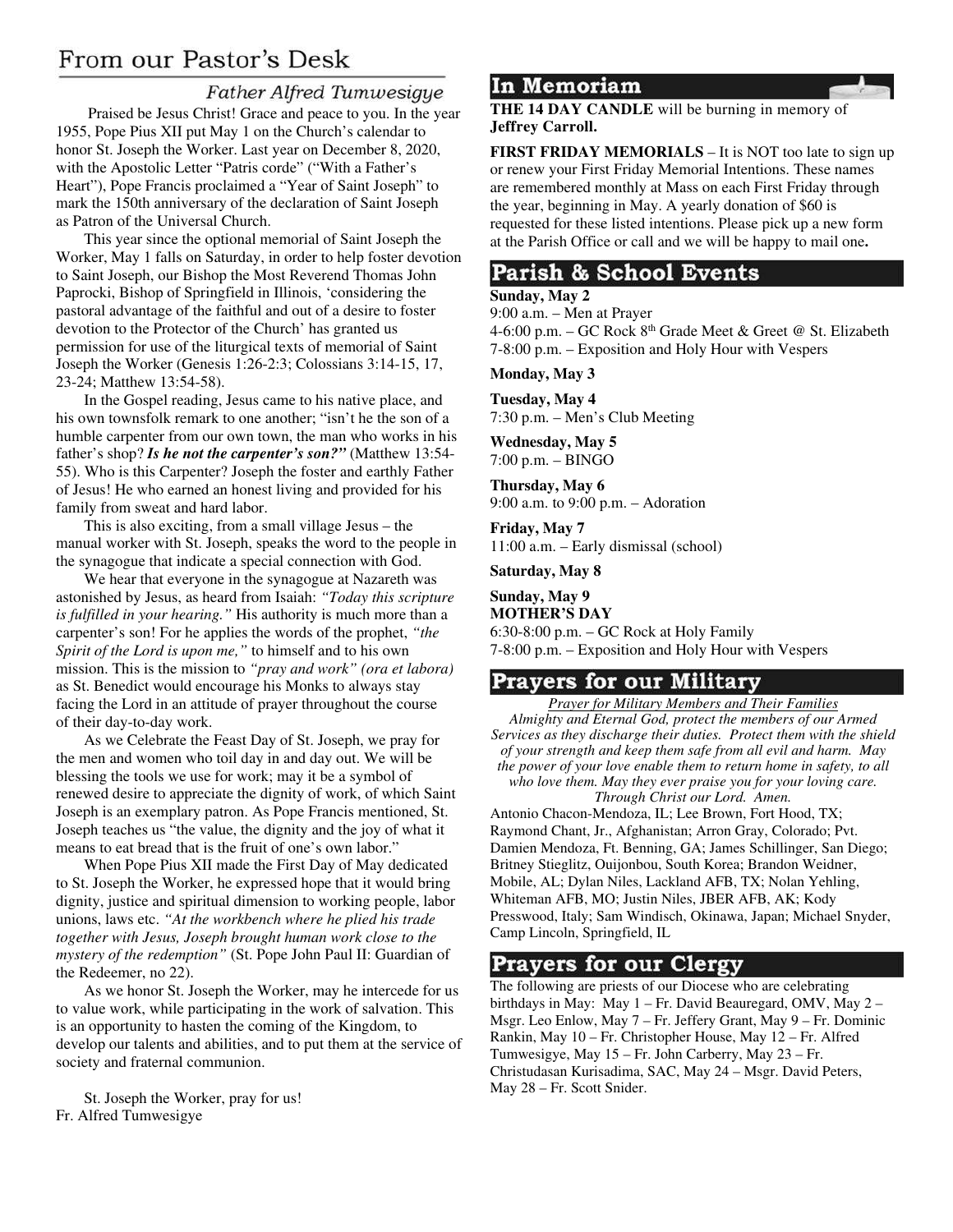# **Faith Formation & Discipleship**

Continuing our series based on Bishop Paprocki's suggestion that the return of many to church "would be a good opportunity to re-catechize on the important reasons that underlie our liturgical and sacramental practices," this week we'll explore the question, "*Why does it matter that we gather in person for the Holy Sacrifice of the Mass?*"

We are a physical people of a physical faith  $-a$ sacramental people of a sacramental faith. Jesus left us Sacraments as the privileged way of receiving God's grace, and wills through the Church that the Sacraments are imparted via physical elements that we experience with all our senses. Baptism includes the essential matter of water. Confirmation includes the matter of Holy Chrism (it smells wonderful!) by which we are anointed. The Mass includes the Word which we hear in its preaching, and the matter of bread and wine under which Jesus becomes present in the fullness of His Most Holy Body & Blood.

We see the colors marking the seasons. We smell the incensed smoke carrying our prayers heavenward. We hear the bells reminding us of the key moments of the Eucharistic Prayer.

We also join in community – our presence among the family of believers is a tangible sign of the reality of church. When one part is missing, the body suffers. When one person is missing, the body of the Church is incomplete.

We also come because in our physical presence we are bringing the fullness of ourselves – the highs and lows, "what we have done and what we have failed to do" of our week to the altar and offering them as part of the sacrifice of the community, joined to Christ's eternal sacrifice on the cross, re-presented every day on every altar of the world. We bring our sacrifices and join them to the One Sacrifice of Calvary when we physically enter into the reality of the liturgy.

According to the virtue of Justice, by which we give to each what is their due, we owe to God due worship and praise. The sacrifice of our presence at the Holy Sacrifice of the Mass isn't supposed to be something out of which we "get" something. The sacrifice of our presence and our worship are simply what we owe to God, who created us, loves us, and holds us in being. He sent His only Son to die for our sins – the *least* we can do is be present to join into that sacrifice and to give God worship and praise in justice.

If you have a practical question about why we do a certain sacramental action or something of that sort, email me at mhalbrook@stelizabethgc.org or call the Parish Office. I have a few more to tackle in the coming weeks, but would be happy to take on your questions and suggestions as well.

Happy Easter! Yours in Christ the Servant, Deacon Candidate Michael Halbrook

# **GOD LOVES YOU** LOVE GOD. LOVE HIS CHURCH. LOVE HIS PEOPLE.

Encounter faith formation at St. Elizabeth Church.

### stelizabethgc.org/faith-formation **Emmaus Nights**

**Come and learn! Open to all.** 

**Sign up: stelizabethgc.org/events or call the Parish Office. May 11, 7:00 p.m.:** Is God with YOU Always? An Interactive Session (Tammi Mooshegian) – *NOTE: This session will NOT be streamed live.*

# The Search

**Coming soon: The Search**, a parish-wide program for everyone, from long term parishioners to those who are not currently part of a church. Pray now for people to form and join small groups for *The Search*.

# GC Rock Youth Group

**Sun., May 2:** 8<sup>th</sup> Grade Meet & Greet at St. Elizabeth, 4-6 p.m. **Sun., May 9:** Hand out Mother's Day flowers after all Masses **Sun. May 16 & 23:** Gathering @ St. Elizabeth, 6:30-8:00 p.m. **Sun., May 30:** No gathering

*Watch our FB Group (GC Rock Youth Group) or GroupMe for any changes or additions that may come up.* Questions? Rita, 972-4022, Woody, 876-7551, or Dawn, 709-3565. *See the 8th grade meet & greet info elsewhere in the bulletin.* 

# Young Disciples (4th-8th Graders)

**Young Disciples (ALL 4th-8th graders, St. Elizabeth AND other schools)** join us for our *school year wrap-up and YDS kick-off picnic*, Sunday, May 23 from 12:00-2:00 p.m. Picnic food and fun yard games for all. Awards for those who completed their service hours and/or served as altar servers this year. Hosted at Norma's Along the Way Bed & Breakfast, 152 Central Ave. **RSVP at stelizabethgc.org/events**.

# **FORMED & Kiosk Corner**

### **This week's FORMED Pick of the Week:**

**The Way of St. James –** This documentary follows the journey of several pilgrims who differ in culture and religious faith but are united in their journey across the Camino de Santiago. Each of them is traveling toward the shrine of St. James the Apostle, whose feast day we celebrate this week.

*Thanks to our Men's Club, all parishioners have FREE access to FORMED on computers, streaming TVs, and other devices. Visit signup.formed.org, enter our zip code (62040) or parish name, and enter your name and email.* 

# A Call to Confirmation

Please help us find parishioners older than 3rd grade who haven't yet received the Sacrament of Confirmation. More info: **stelizabethgc.org/news/call-to-confirmation** 

# **Totus Tuus - Totally Yours**

**MARK YOUR CALENDARS! Totus Tuus in Granite City, July 11-17.** Summer faith, fun, and friendship, like a Vacation Bible School. Students entering Grades 1-6 during the day; Students entering Grades 7-12 in the evening.

# Journey into the Church - RCIA

Learn more about what we believe as Catholics, what it means to be a Catholic, or what the process of entering the church looks like. Contact Michael Halbrook: mhalbrook@stelizabethgc.org or 618-877-3300, x1005.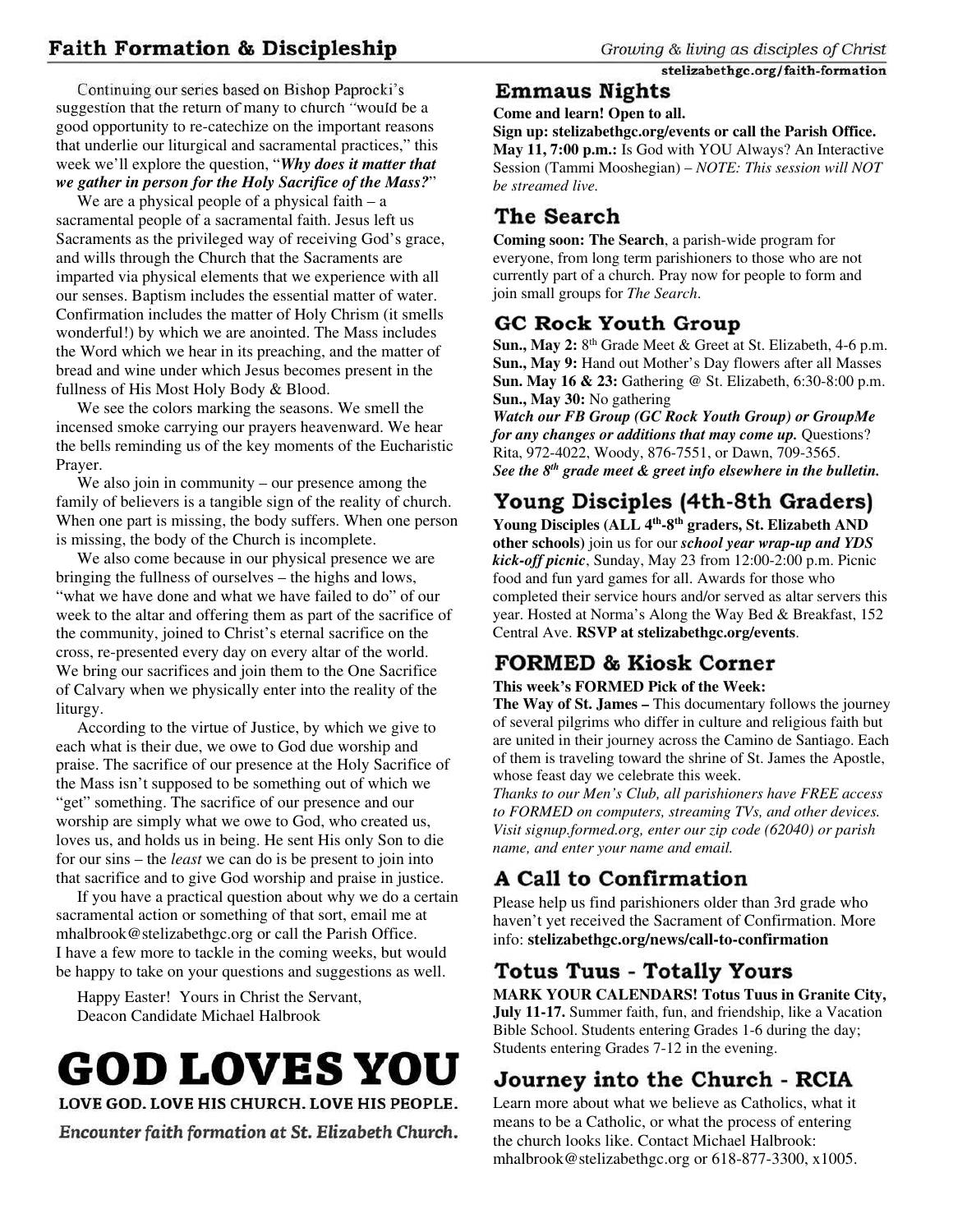# **Pride of our School**

**REGISTRATION AND ASSISTANCE** – Registration is open for Pre-K through 8<sup>th</sup> grade for the upcoming school year. Contact the school at ljoyce@stelizabethgc.org for more details.

All families who wish to apply for tuition assistance must do so by June 15. Notices for awarded amounts will be given out by July 1.

**HELP WANTED –** Interested in being our daytime custodian? Monday-Friday (Approximately 7:00 a.m. to 3:30 p.m.). Benefits, Insurance and a Great Atmosphere. Please send your resume or request an application. Mwilliams@stelizabethgc.org Call 618-877-3300, ext. 2000.

### **Parish News**

**PARISH PICNIC 2021 – It is with much sadness that we** must share that the decision has been made to cancel the Parish Picnic for 2021. The current restrictions make it impossible to hold an event of this magnitude. The Picnic Committee is exploring other options. Stay tuned!

**FATHER McGIVNEY CATHOLIC HIGH SCHOOL ANNUAL APPEAL –** Father McGivney Catholic High School upholds a proud tradition of providing a quality Catholic education to area students. It is our belief that every student who desires a Catholic high school education should be able to receive it at McGivney regardless of their economic situation. As a result, almost 50% of our students receive need-based financial assistance in order to attend McGivney. Without a strong Annual Fund, interested students would not be able to benefit from the strong Catholic experience McGivney offers. Help us to be able to provide this Catholic high school education to those who want to make the commitment, but cannot financially make it work. Our McGivney Family is truly blessed to have your support and your prayers. WE NEED YOUR HELP! – Please fill out and return the pledge envelope that was in the church lobby last week or visit https://mcgivneygriffins.com/annual-appeal to make a contribution toward the appeal.

**VOLUNTEERS NEEEDED! –** St. Elizabeth parish has an additional BINGO! This BINGO is the third Sunday evening of every month. We have a need for volunteers for this great opportunity. If you are interested, please contact Kathy Lickenbrock at 618-580-3164.

**150 CLUB** – We would like to welcome all the new members to the 150 Club! The winner of the Early Bird drawing was #128 Ed and Vickie Jacobs and April's winner was #148 Steven and Marilyn Hahn. Congratulations!

**ATTENTION GOLFERS** – Dust off your clubs, get your team together and mark your calendars for Sunday, August 29 for the Ladies Sodality Golf Tournament. Watch the bulletin for updates. Questions? Contact Kathy Byrd at 618-931-2719.

**THANK YOU BULLETIN SPONSORS –** This week we would like to thank **State Farm Insurance – Charlotte Charbonnier, Agent.** Call 618-797-2204 for all of your insurance needs. Like a good neighbor, State Farm is there.

#### **GC ROCK 8TH GRADE MEET & GREET To ALL 8th Graders and High School Youth!**

GC (God's Children) Rock Youth Invites YOU to our Meet 'n Greet Gathering! Sunday, May 2, 4-6 p.m., St. Elizabeth Church grounds (between the Church and the Parish Life Center). Come and enjoy some faith, fun, fellowship, and food with us and meet your fellow Rocks! Pizza, drinks, and s'mores will be provided! Bring your own chair/wear a mask and tennis shoes. *To the Parents of ALL Graduating 8th Grade and ALL High School Age Youth:* GC Rock paperwork will be available and needs to be filled out before participation. We are excited to meet you! Join our Facebook Group: GC Rock Youth Group. Any questions, please call Rita, 972-4022, Woody, 876-7551, or Dawn, 709-3565.

**CATHOLIC HOME MISSIONS APPEAL –** Thank you for your generous support of last week's Catholic Home Missions Appeal. As a parish, we raised \$313 to help strengthen the Church at home and ensure that the Gospel is spread across the United States. If you missed the appeal, it's not too late to give! Just visit www.usccb.org/home-missions.

**DIVE DEEP PODCAST –** This is not what these new priests envisioned: They have been priests for less than a year but have only known priestly life during a pandemic. How are our new priests coping? What has been the biggest challenge and biggest reward? Dive Deep sits down with Fathers Dominic Vahling (Cathedral of the Immaculate Conception in Springfield) and Michael Meinhart (St. Boniface in Edwardsville).



**EVERY DAY AT 4:40 WE INVITE OU TO PRAY WITH US AIL MARY FOR OUR DIOCESE SEMINARIANS** 

EMINARIANS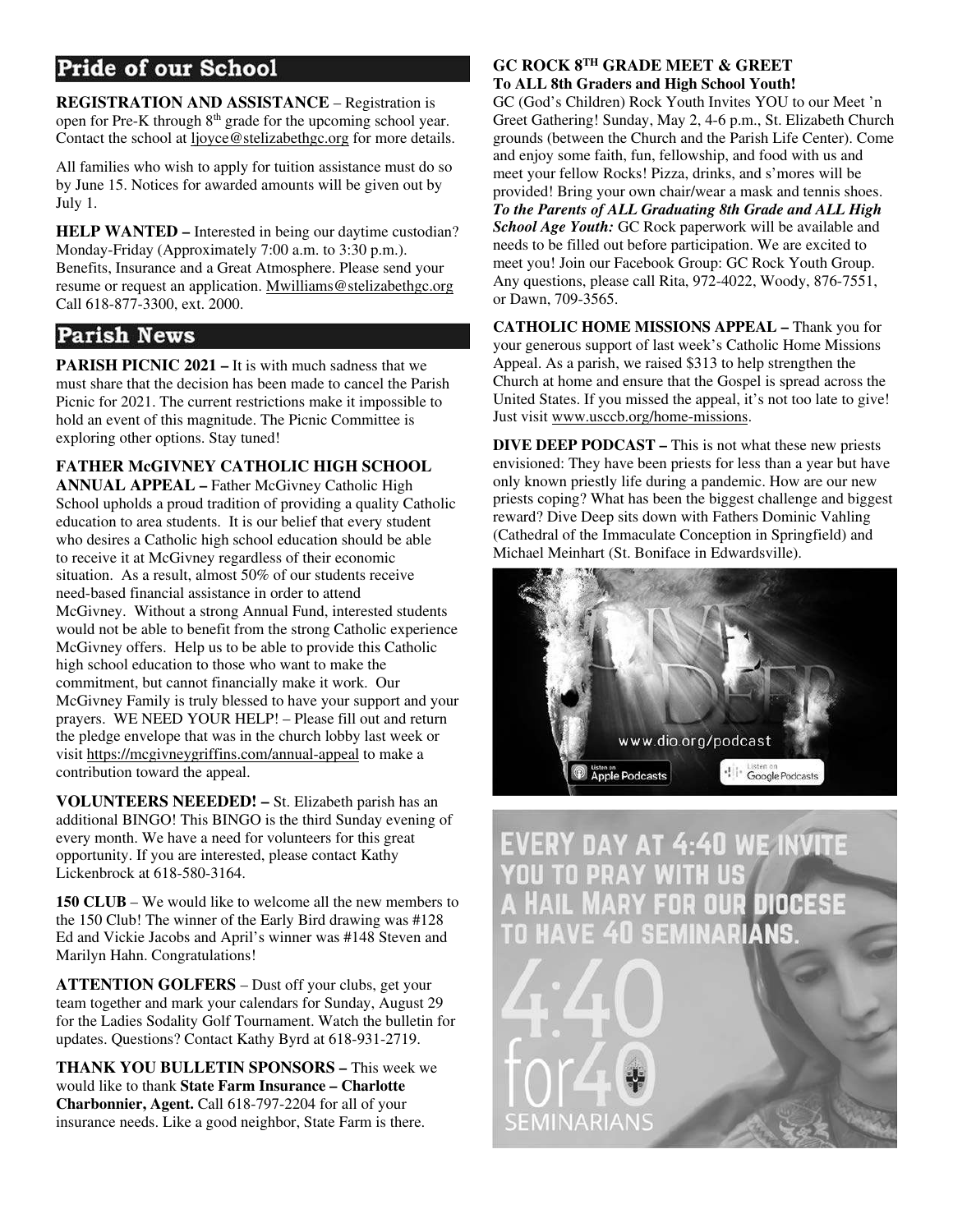# **Respect Life**

#### **RESOURCES FOR MOTHERS IN NEED**

Please help us share our list of resources for moms in need with anyone who might need it. Please also let us know if you are aware of resources we should add: **stelizabethgc.org/moms Saint Gerard Majella, Patron of Expectant Mothers, pray for us.**

#### **PRAYER FOR PREGNANT MOTHERS**

O Blessed Mother, you received the good news of the incarnation of Christ, your Son, with faith and trust. Grant your protection to all pregnant mothers facing difficulties. Guide us as we strive to make our parish communities places of welcome and assistance for mothers in need. Help us become instruments of God's love and compassion. Mary, Mother of the Church, graciously help us build a culture of life and a civilization of love, together with all people of good will, to the praise and glory of God, the Creator and lover of life. Amen.

#### **PROJECT RACHEL SUPPORT**

The pain and sorrow of a past abortion need not endure for a lifetime. Call Project Rachel for a confidential, non-judgmental referral to help: 1-877-RACHEL-5.



#### **Divine Mercy Minutes** from the Diary of St. Faustina



"When I was left alone with the Blessed Virgin, She instructed me concerning the interior life. She said, 'The soul's true greatness is in loving God and in humbling oneself in His presence, completely forgetting oneself and believing oneself to be nothing, because the Lord is great, but He is well pleased only with the humble. He always opposes the proud'" (Diary, 1711)

### Our Financial Stewardship

|                       | April 25, 2021                                   |      |         |
|-----------------------|--------------------------------------------------|------|---------|
|                       | Over/                                            |      |         |
|                       | Actual                                           | Goal | (Short) |
|                       | Week 43 Regular Income (Includes Easter Offering |      |         |
|                       | \$5,547.00                                       |      |         |
| 81 Envelopes          | (Average Gift \$68.48)                           |      |         |
| Loose                 | 237.17                                           |      |         |
| <b>On-Line Giving</b> | 1.000.00                                         |      |         |
| <b>TOTAL</b>          | 6.784.17 \$ 7.709.00                             |      | 929.83) |
| <b>YTD</b> Totals     | \$318,257.36 \$331,487.00 (\$13,229.64)          |      |         |

**Weekly and YTD Goals were calculated based on our annual fiscal year budget submitted to the Diocese and is what is required to break even.** 

#### **OTHER GIFTS**

| 0.111111011110                          |        |
|-----------------------------------------|--------|
| <b>Tuition Assistance</b>               | 110.00 |
| <b>Bldg. Repair/Maintenance</b>         | 30.00  |
| <b>Special Projects</b>                 | 60.00  |
| <b>Mission &amp; Ministry</b>           | 5.00   |
| <b>Easter Offering</b>                  | 85.00  |
| <b>Votive Offering</b>                  | 24.00  |
| <b>Calvary Cemetery</b>                 | 1.00   |
| <b>Catholic Communications Campaign</b> | 1.00   |
| <b>Holy Land/Good Friday</b>            | 63.00  |
| <b>Seminarians</b>                      | 108.00 |
| <b>Retired Priests</b>                  | 1.00   |
| <b>Catholic Home Missions</b>           | 313.00 |
| <b>Rice Bowl</b>                        | 28.86  |
| <b>Other Parish Offerings</b>           | 1.00   |
|                                         |        |

#### **Scrip Progress**

#### **Week Ending 04/25/2021**

|                                 | Walmart<br>\$2,850.00  | <b>National</b><br>\$3,235.00  | <b>Total Sales</b><br>\$6,085.00          |
|---------------------------------|------------------------|--------------------------------|-------------------------------------------|
| <b>Year to Date:</b>            |                        |                                |                                           |
|                                 | Walmart<br>\$25,425.00 | <b>National</b><br>\$30,570.00 | <b>Total Sales to Date</b><br>\$55,995.00 |
| APPROX. GROSS PROFIT TO DATE    |                        |                                | \$2,555.00                                |
| <b>APPROX. CREDIT CARD FEES</b> |                        |                                | 196.00                                    |

**APPROX. NET PROFIT TO DATE \$2,359.00** 

### **Parish Tithing Goal**

**Parish goal for tithing to our Springfield Diocese 2020-21:** 

| Goal               | \$46,166.00   |
|--------------------|---------------|
| <b>Pledged</b>     | (\$17,290.00) |
| Paid               | 16,820.00     |
| <b>Balance Due</b> | \$29,346.00   |

**67 of 553 Families Pledged Average Pledge – \$258.06** 

### **Upcoming Special Collections**

- May 16: Parish Tithing Goal Campaign
- May 16: Catholic Communications Campaign
- May 31: Calvary Catholic Cemetery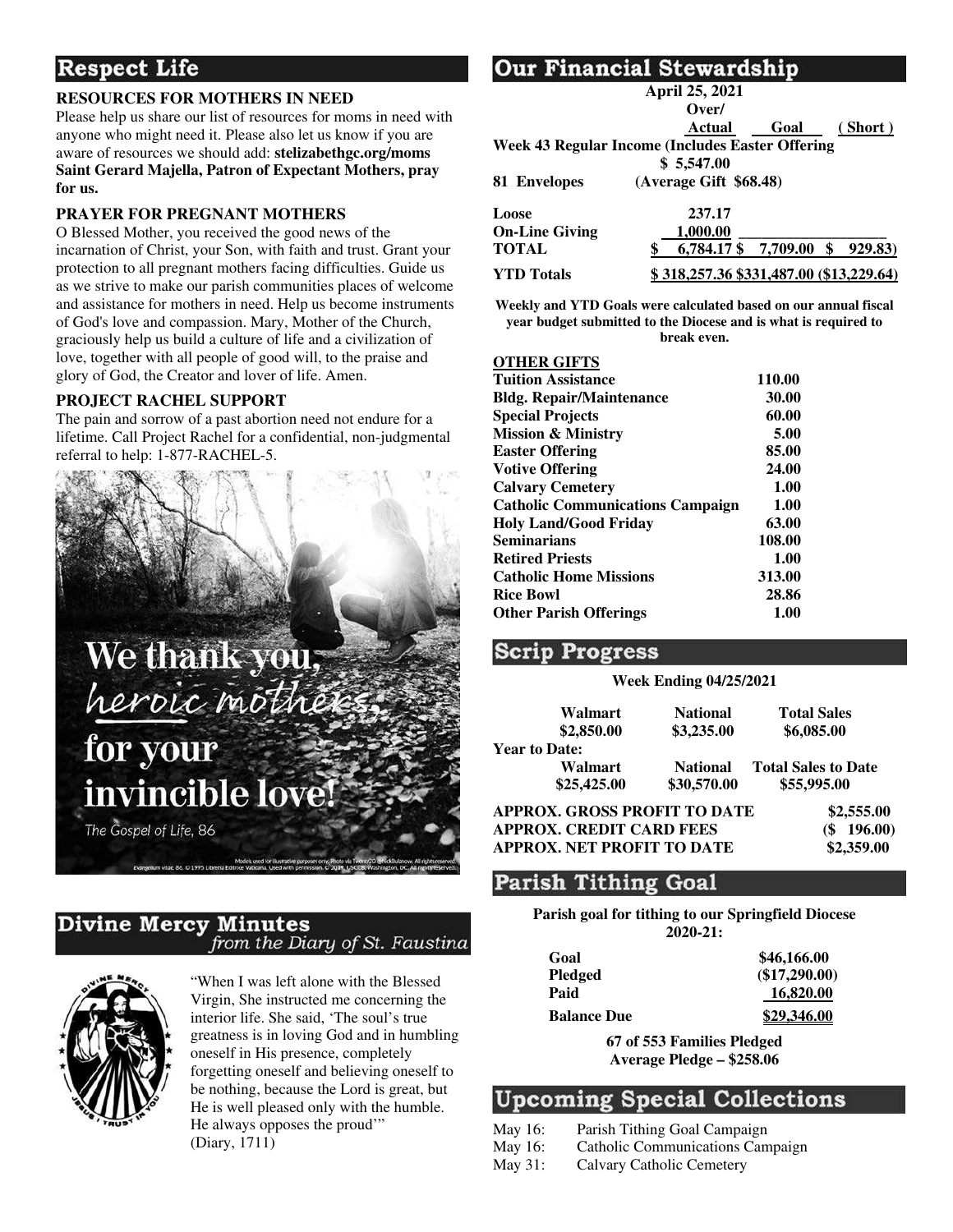| <b>REQUEST VISIT</b>                                                                                                                                                                                                                                                                                                                                                                                                       | <b>NEW PARISHIONER</b>                                                                                                                                                                                |                                                                                                                                                                                               |
|----------------------------------------------------------------------------------------------------------------------------------------------------------------------------------------------------------------------------------------------------------------------------------------------------------------------------------------------------------------------------------------------------------------------------|-------------------------------------------------------------------------------------------------------------------------------------------------------------------------------------------------------|-----------------------------------------------------------------------------------------------------------------------------------------------------------------------------------------------|
| Place in the collection basket                                                                                                                                                                                                                                                                                                                                                                                             | Place in the collection basket                                                                                                                                                                        |                                                                                                                                                                                               |
| 2021-2022 First Friday Memorials<br>for St. Elizabeth Church<br>Deceased Members of the Mens Club<br><b>Huff Family</b><br><b>Winters Family</b><br>Deceased Members of St. Elizabeth Choir<br><b>Gene Cassy</b><br>Jim Dedera<br><b>Cassy Family</b><br><b>Pieper Family</b><br><b>Crawshaw Family</b><br><b>Charles Dickey</b><br>Jim McDonnell                                                                          | <b>DIOCESAN VICTIM</b><br><b>ASSISTANCE COORDINATOR</b><br>and liaison between the Diocese and<br>anyone with an allegation of<br>sexual abuse of a minor.<br><b>Alison Smith</b><br>$(217)$ 321-1155 |                                                                                                                                                                                               |
| <b>Binney Family</b><br>Laura Antoff<br><b>Czwornog and Ostrenga Families</b><br>Dortch and Jones Families<br><b>Connie Hayes Family</b><br><b>Votoupal-Bursik Family</b><br><b>Bussen-Friedel Families</b><br>Lisa Dellamano<br><b>Richard A. Willaredt</b><br><b>Betty Hill and Families</b><br><b>Pawlak and Sertich Families</b><br>Michael and Leona Banach<br>Joseph and Victoria Krystopa<br>Ida Gragg<br>Jim Alsop | <b>LOOK</b><br>SPACE AVAILABLE<br>1-800-635-0622<br>justin@sundaymissal.com                                                                                                                           | Insuraction Informative<br>Insightful<br>Practical<br>Enjoy a Personal Subscription to<br>Instruction for<br>Presiders,<br>Lectors and Commentators<br>ORDER YOURS TODAY AT<br>1-800-635-0622 |